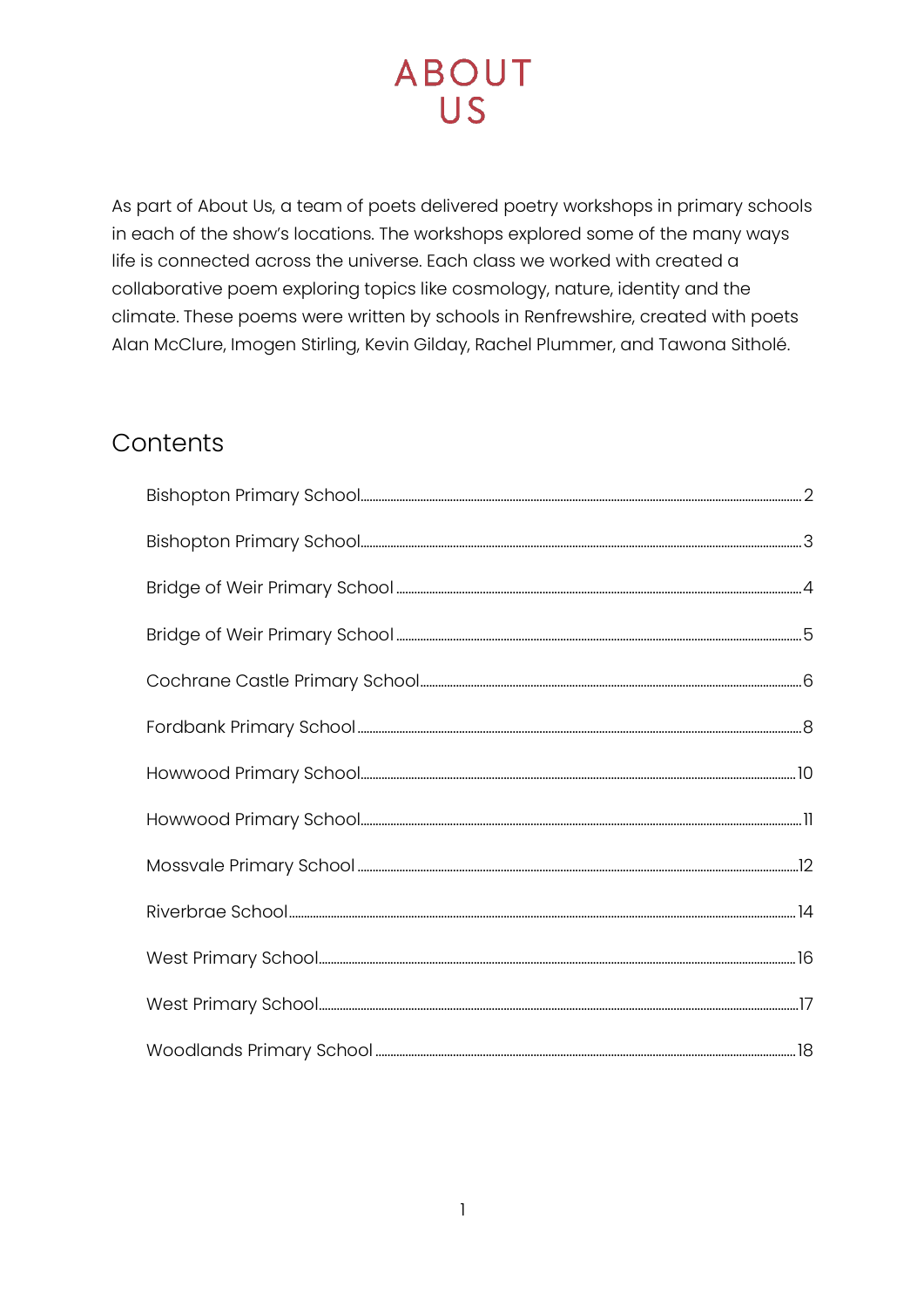

#### Bishopton Primary School

poem created with Imogen Stirling

<span id="page-1-0"></span>The planet is beautiful, It shines purple and green. It's like a big bean! The planet is humungous; it's like a big fungus. The moon is shining bright, The moon will change shape every night. The moon will fight the sun tonight.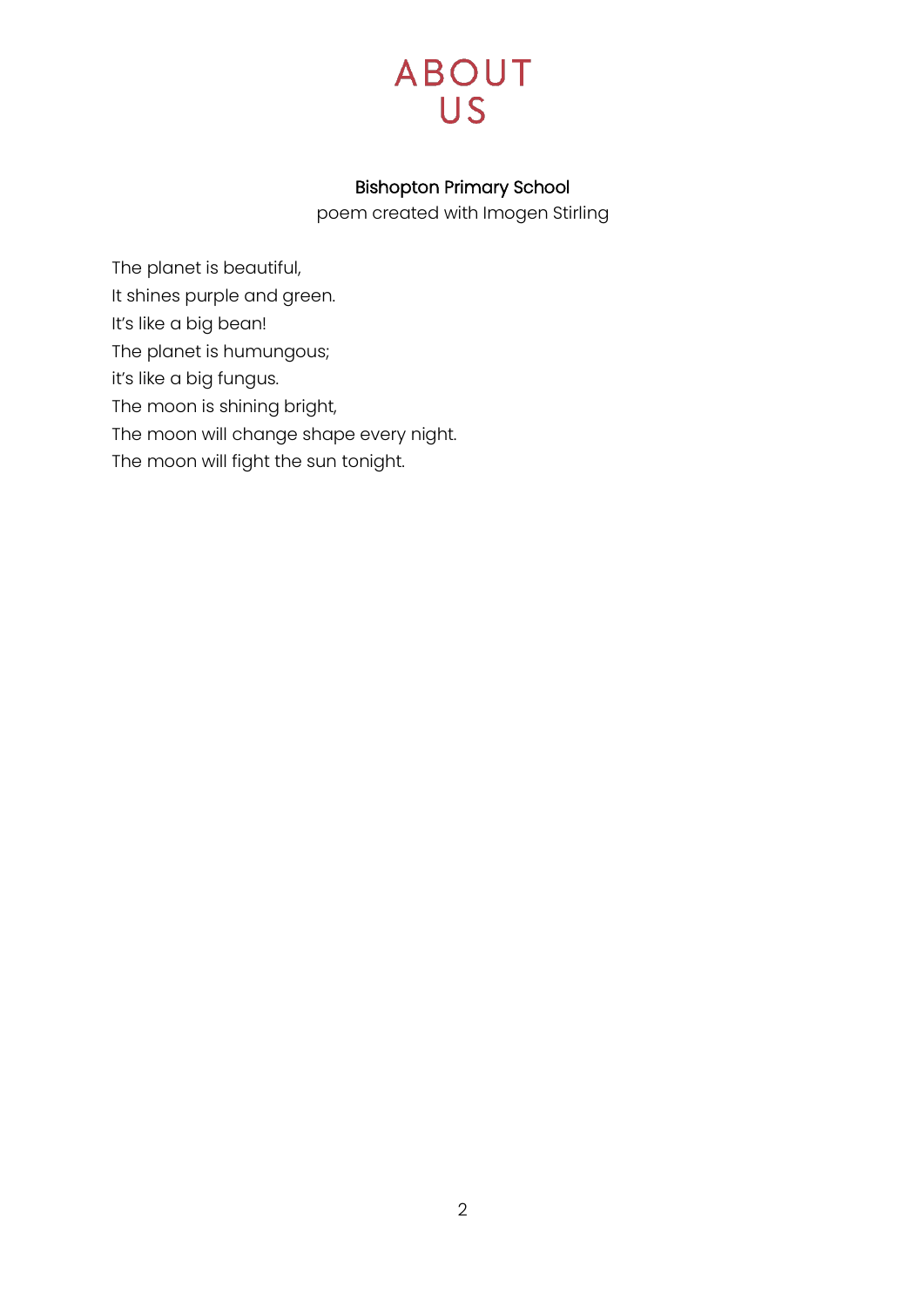

#### Bishopton Primary School

poem created with Imogen Stirling

- <span id="page-2-0"></span>I live in Bishopton,
- I live on a planet.
- It's beautiful but not as much as me.
- And I live in my layers of life.
- My favourite thing to do is:
- Playing football,
- Talking to friends,
- Reading books,
- Playing with my hamster,
- Running fast.
- But most of all…
- Leading my hide and seek team into victory!
- We are all connected.
- We are tall but some are small.
- We agree and disagree.
- We are all side by side.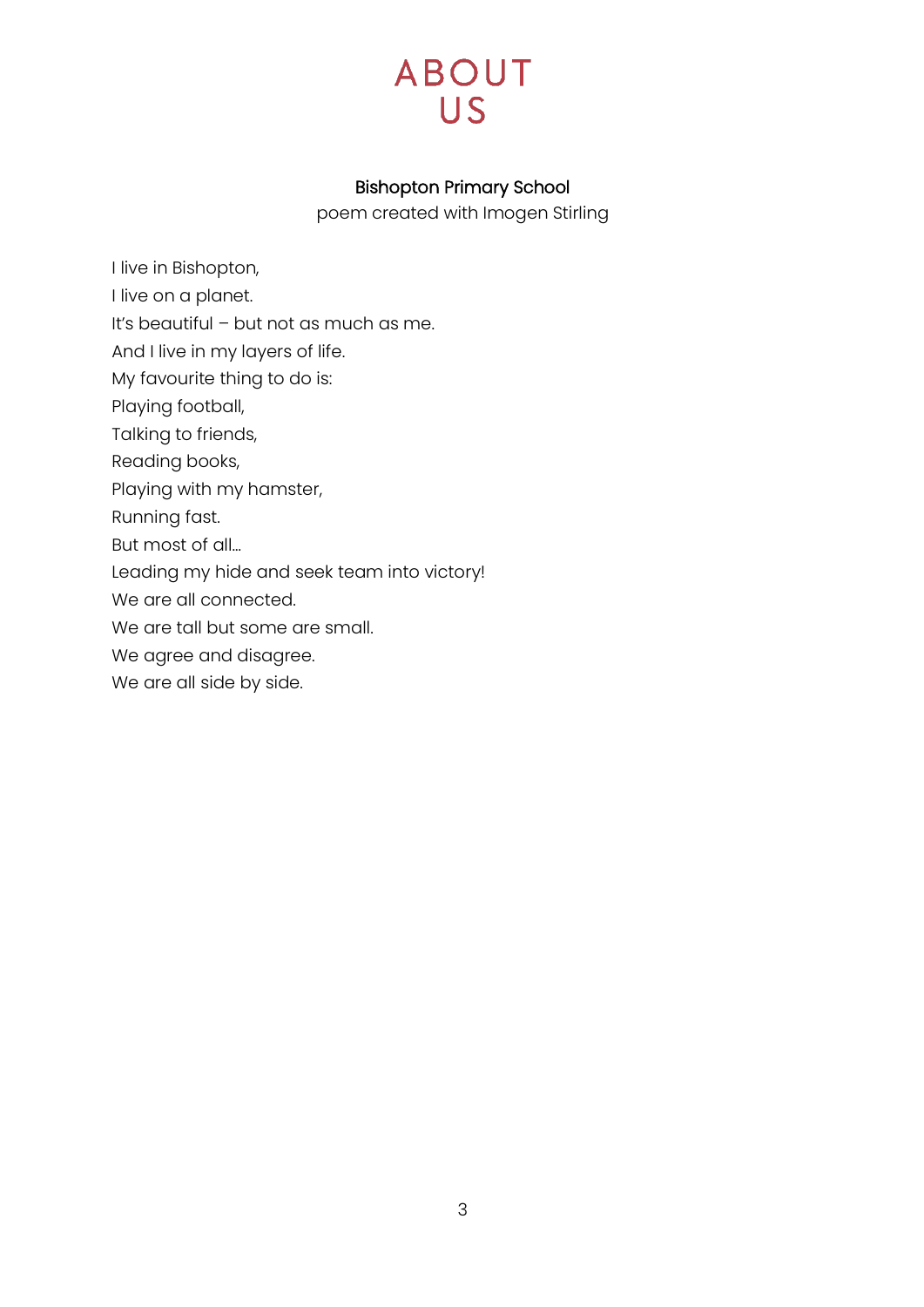#### Bridge of Weir Primary School

poem created with Kevin Gilday

#### <span id="page-3-0"></span>About Us

I'm small, very small My brain is like fireworks The bright lights twinkling Like a big colourful nest Just energy between me and you

Rude brains, naughty brains, anxious brains Brighter than a supernova 125 trillion synapses that keeps us sane Like a pencil in a sharpener Like a phone with infinite storage

The planet trusts us Lights connect cities and villages The moon gives up There are not enough birds singing their song Just mother nature and herself

The big bang was nothing before it exploded A speck of dust, a grain of sand I don't feel small, I feel important We can do everything, if we just imagine Make me walk, make me talk Connect my brain

The earth is who we breathe, taste, touch, smell It's who we are Connection is all that there is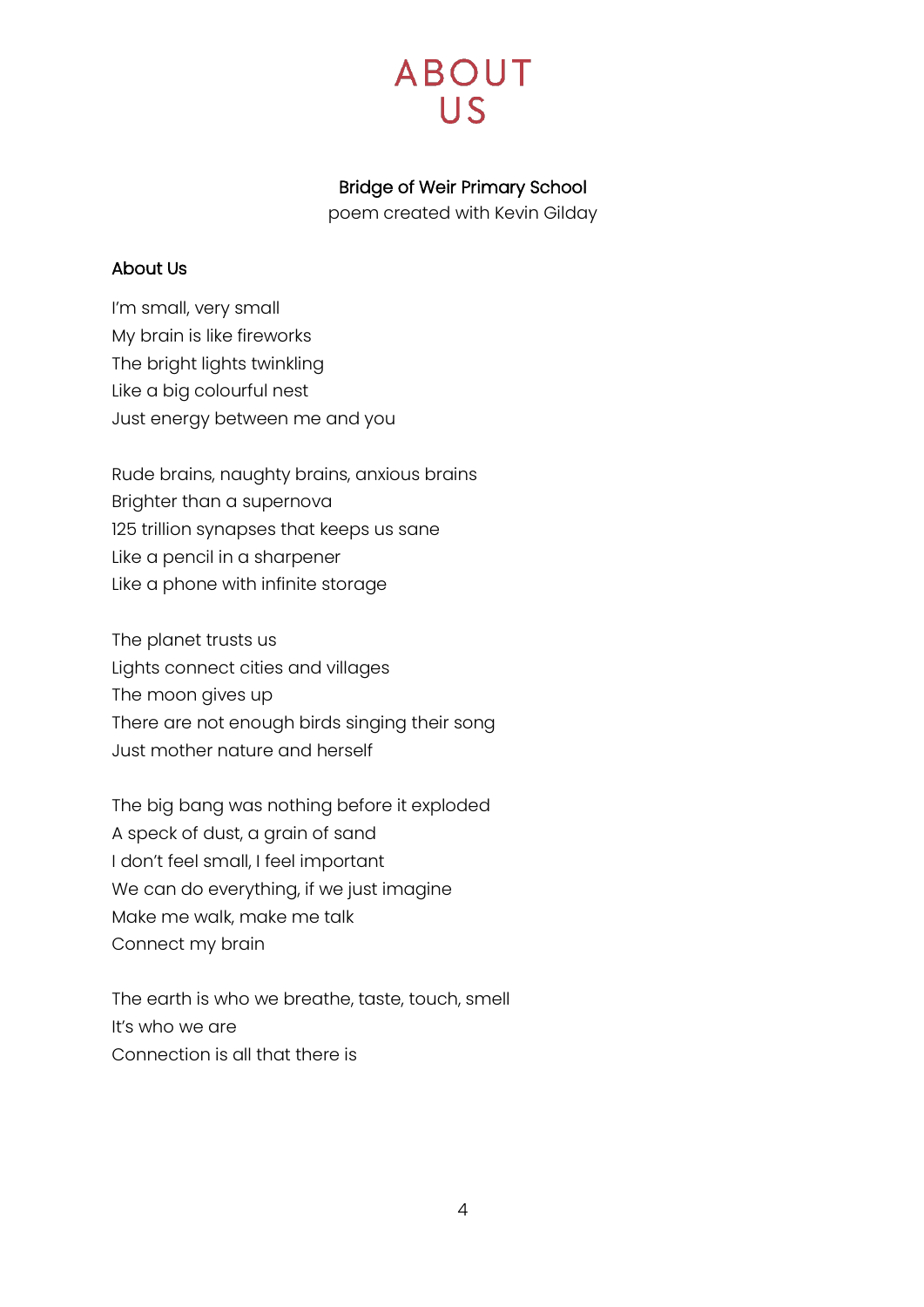

#### Bridge of Weir Primary School

poem created with Kevin Gilday

<span id="page-4-0"></span>Your brain is bright A picture of magic Rainbow sparks and electricity They are perfect Fire burning inside

Lines that blow your mind Blue like crystals Fight like a heavyweight Escape from this cage Sharp and fierce

Lights flicker, flooding the sky Alive just like a beehive The stars, ever so far The earth like a hamster ball This colourful thing

The world in all its glory Are we spending our lives wisely? We are lucky to have light We are lucky to have life I'm so grateful for my brain

PS. Thanks for the poem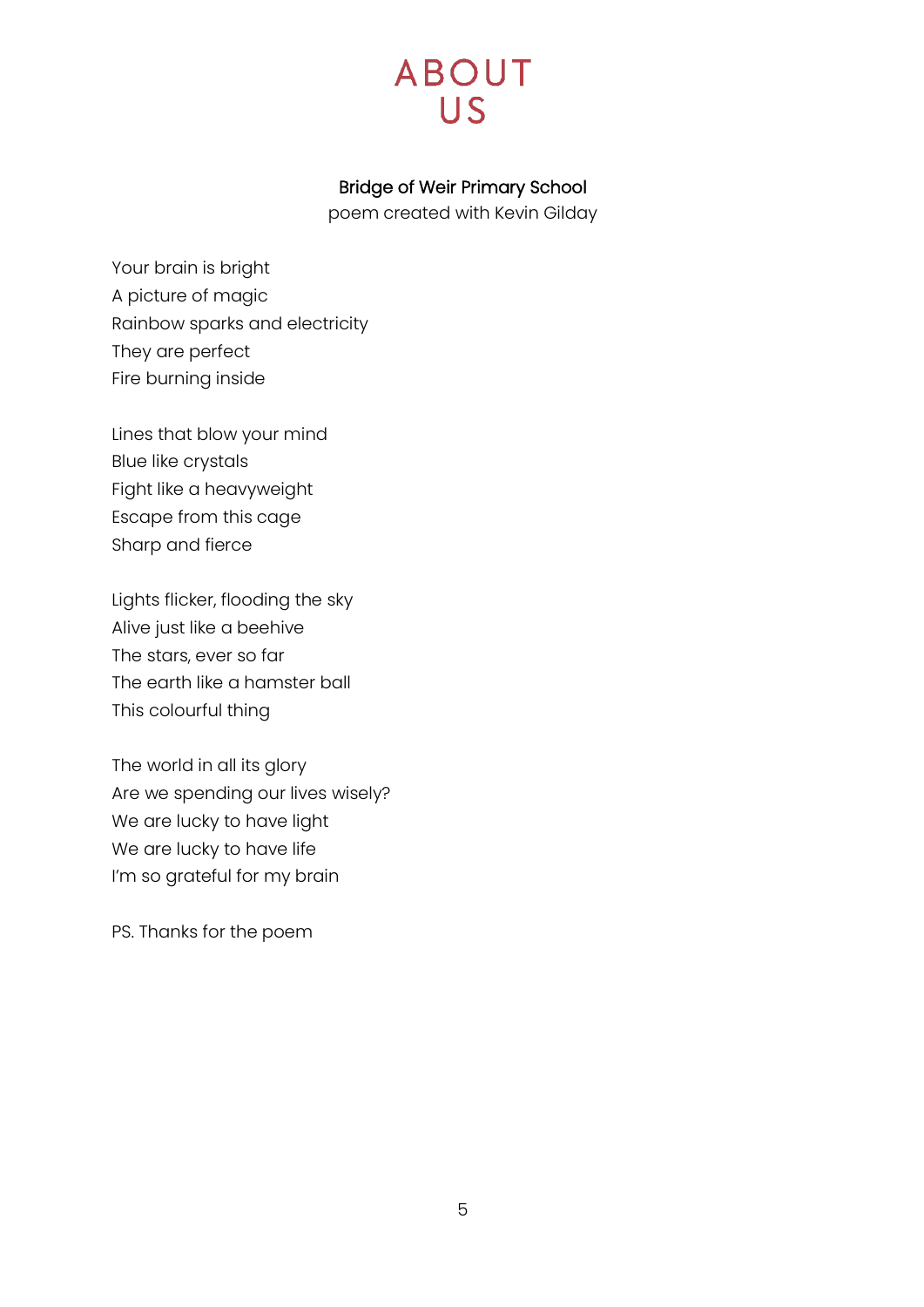#### Cochrane Castle Primary School

poem created with Alan McClure

#### <span id="page-5-0"></span>Our Universe

We come from Home Busy, cloudy Johnstone Ma bit My house Chores, family, x-box Happy like a Christmas morning, Rainy like a dripping tap As good as going on Holiday! Why don't we look after it?

We come from Scotland Bonnie, busy Scotland Mountains, freedom, Highland cows, It is as cold as the North Pole, Bonkers as a circus! Festive, freezing, Green and great! Where did the traditions come from?

We come from Earth Brilliant, beautiful Earth Spain to Japan, Wales to Brazil Our crazy, natural home. Pretty as the ocean, Mind-blowing as the sun! Why does it change?

We come from the Solar System Strange and ginormous Saturn, Jupiter, the Moon Our home in the Milky Way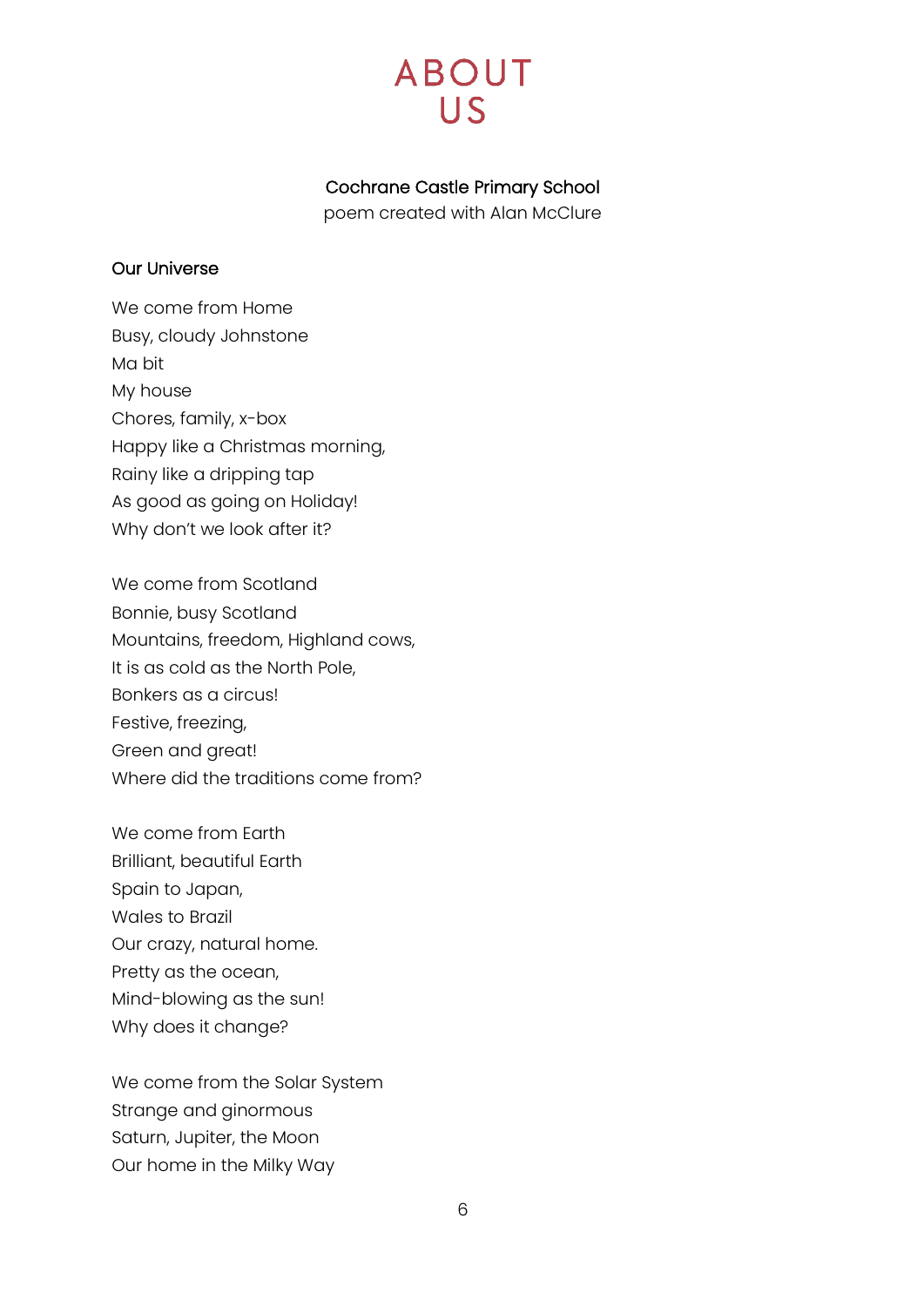Interesting like a book, Epic, messy Why does it exist?

We come from the Universe Fascinating, friendly Beautiful as a butterfly, Mysterious as a cave Why is the universe so big? Did it create time, Or did we?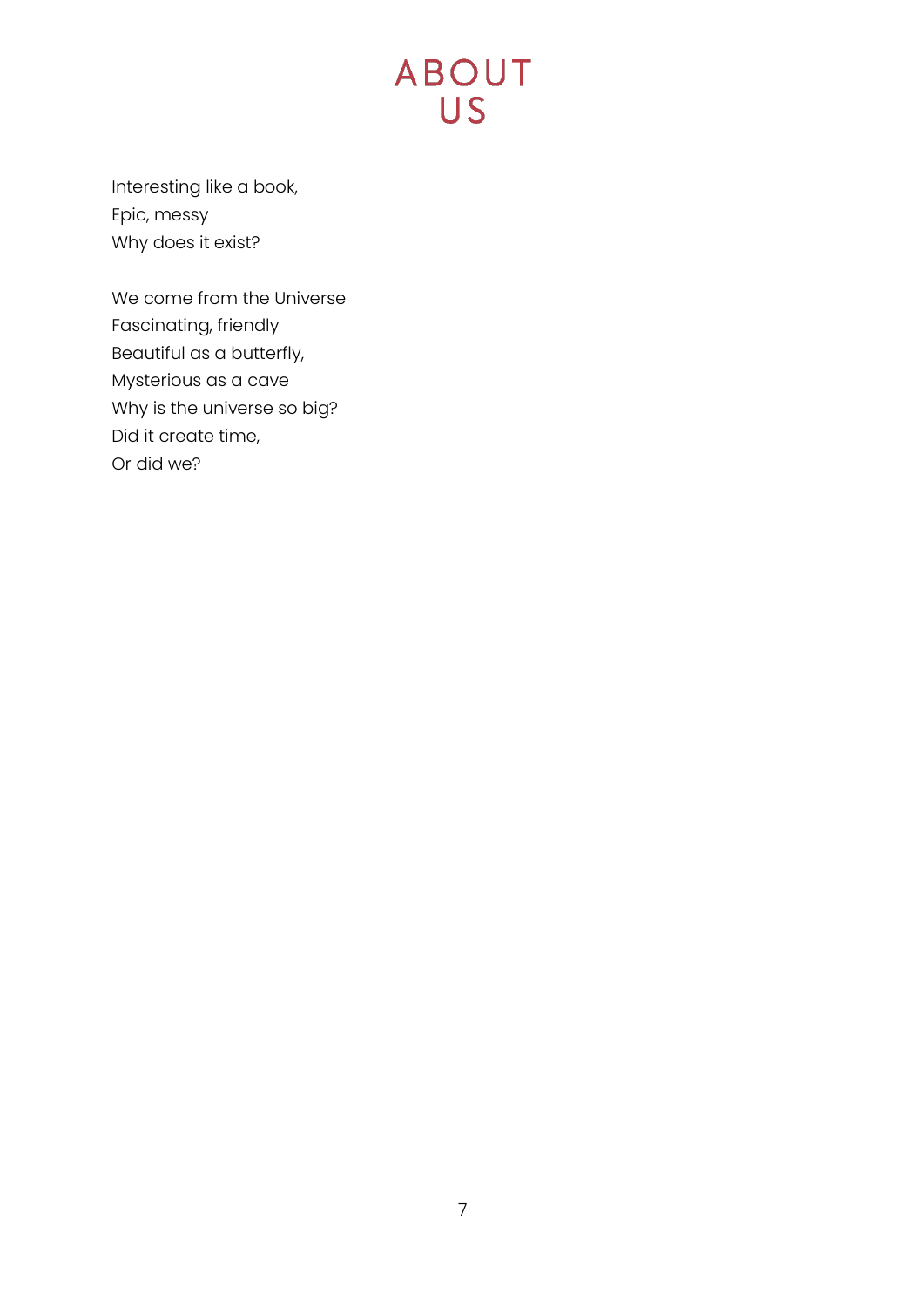

#### Fordbank Primary School

poem created with Alan McClure

<span id="page-7-0"></span>Born in Paisley, crazy big busy Roads, pavements Home.

Food is home. Warm bed, Calmness, kindness Cosy and warm Dogs and cats, Xbox and PS5.

My house is as big as an aeroplane!

Born in Scotland Beautiful as a sunflower Irn bru and independence Rain and bad weather This country is cold This country is best!

I want more forest I want some snow I want more sun The climate is changing

Born on Earth Green and blue This planet is amazing I want to go on holiday, I want more friends Mexico, Canada, Panama, France The planet is vast So many people live on Earth Too many?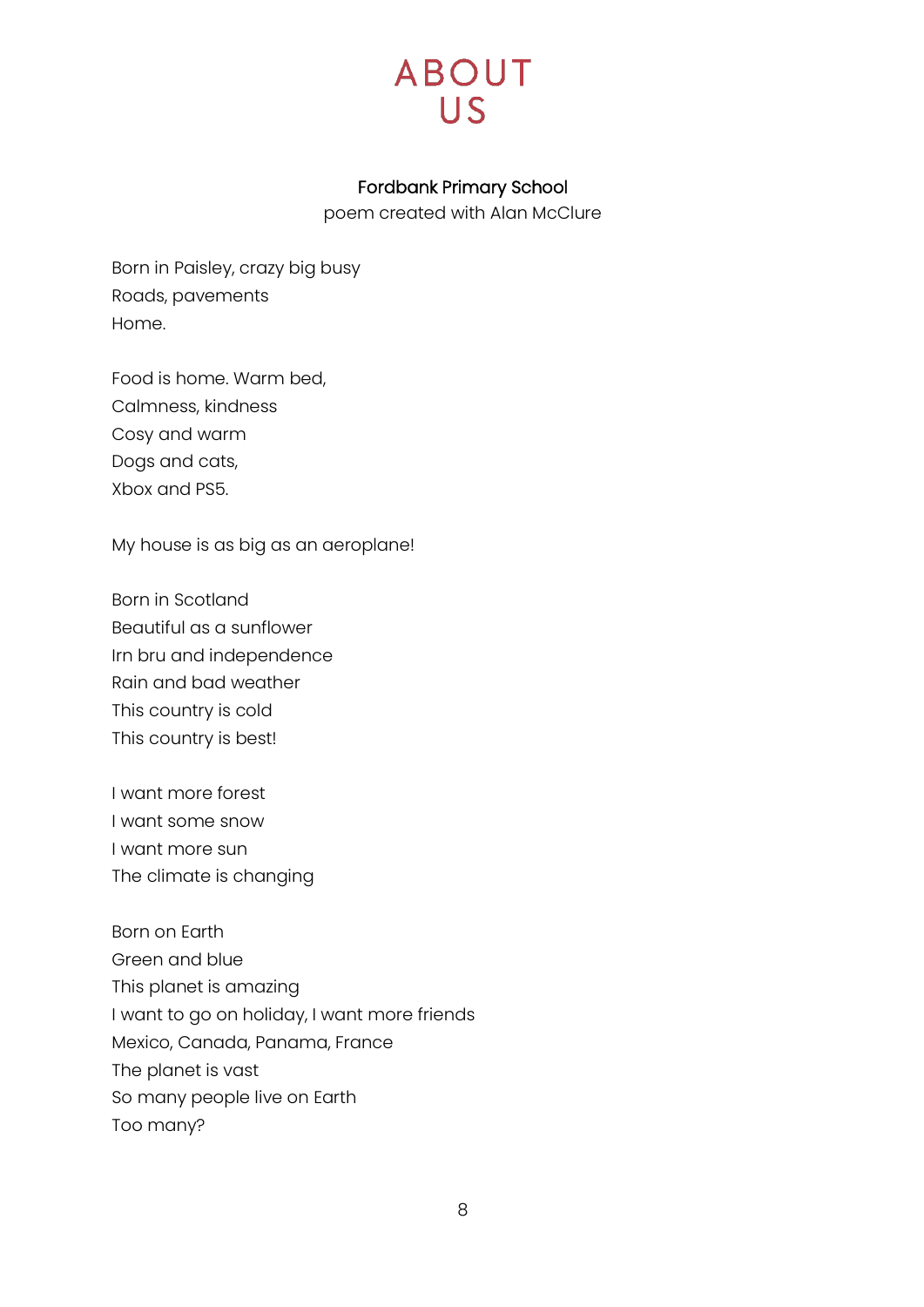Born in the Universe Started as a dot Bang! The universe was created Excellent! Changing every day Meteors, planets, galaxies, stars Jupiter, Venus, Mercury, Mars

The universe Is Spectacular!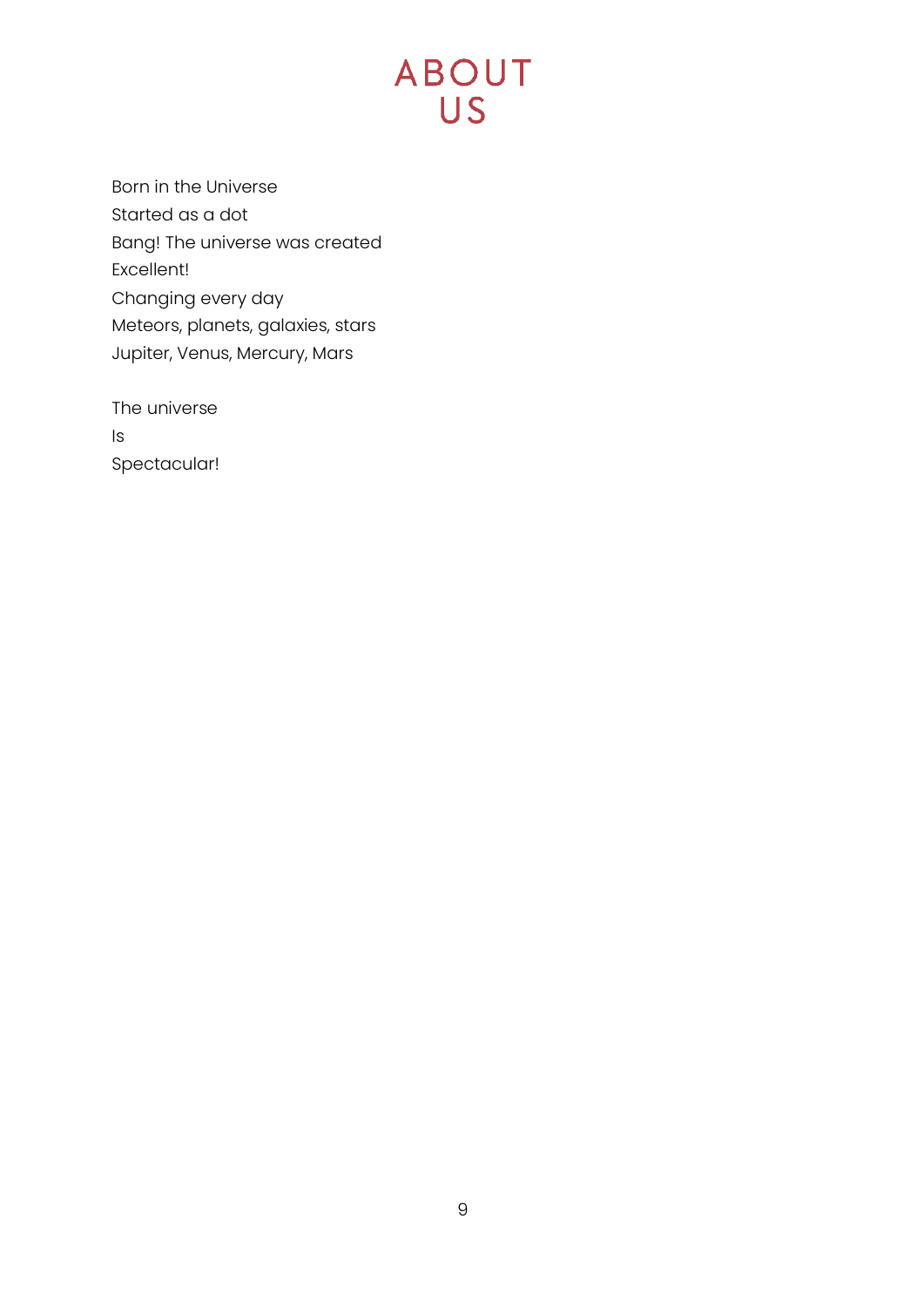#### Howwood Primary School

poem created with Imogen Stirling

#### <span id="page-9-0"></span>Let Me Tell You About My Home

My home looks like mountains as tall as skyscrapers you'll beg to climb Stunning nature is everywhere, islands float in water so clear I can see my face in it My home looks like towns and villages, our park, shop and school My home is the sound of a flag flapping in the breeze A bubbling kettle Blasting music, barking dogs A running tap, a crackling candle It is the beep boop of my Xbox, the shhhhhh of my boiler, the click click click of my keyboard My home is the sound of my chanter, of trains rushing by Bellowing cattle and creaking stairs Trees dancing in the wind My home is the taste of Irn Bru bubbling in my mouth A good bit of shortbread, haggis on Burns Night My home is the smell of a damp garden The strawberry plant grown by my mum My home feels dreich to some, but to me it is Cold air on my face, the snug fit of my football boots, or

a thistle prick, ow!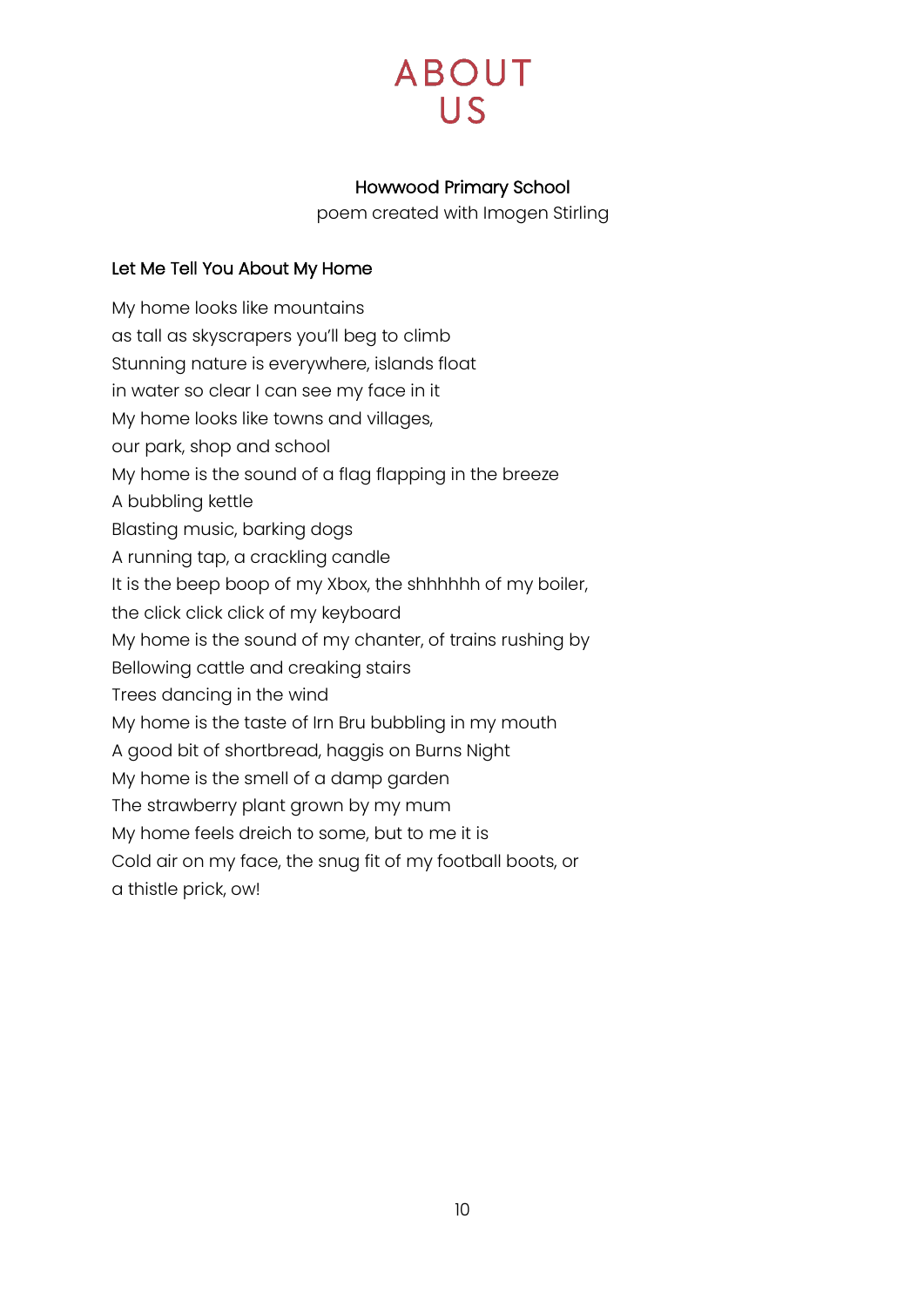#### Howwood Primary School

poem created with Imogen Stirling

#### <span id="page-10-0"></span>Just Like the Animals

The night is falling quickly The stars dazzle in the dark Owls howl in the misty shadows Wolves stare at the full moon The sly fox is hunting for small sleekit prey Her sneaky footsteps in the mushy mud Waiting for the right time to make a move The wolf and her pups shelter in a dark cave Eyes closing slowly Sleeping silently in a corner The fox sprints to see her babies before the sun rises Animals are coming home

It makes me think

When I come home, I am loved When I come home, I am warm When I come home, I am cosy When I come home, I am safe When I come home, my family are there for me It is the place I will always return to Just like the animals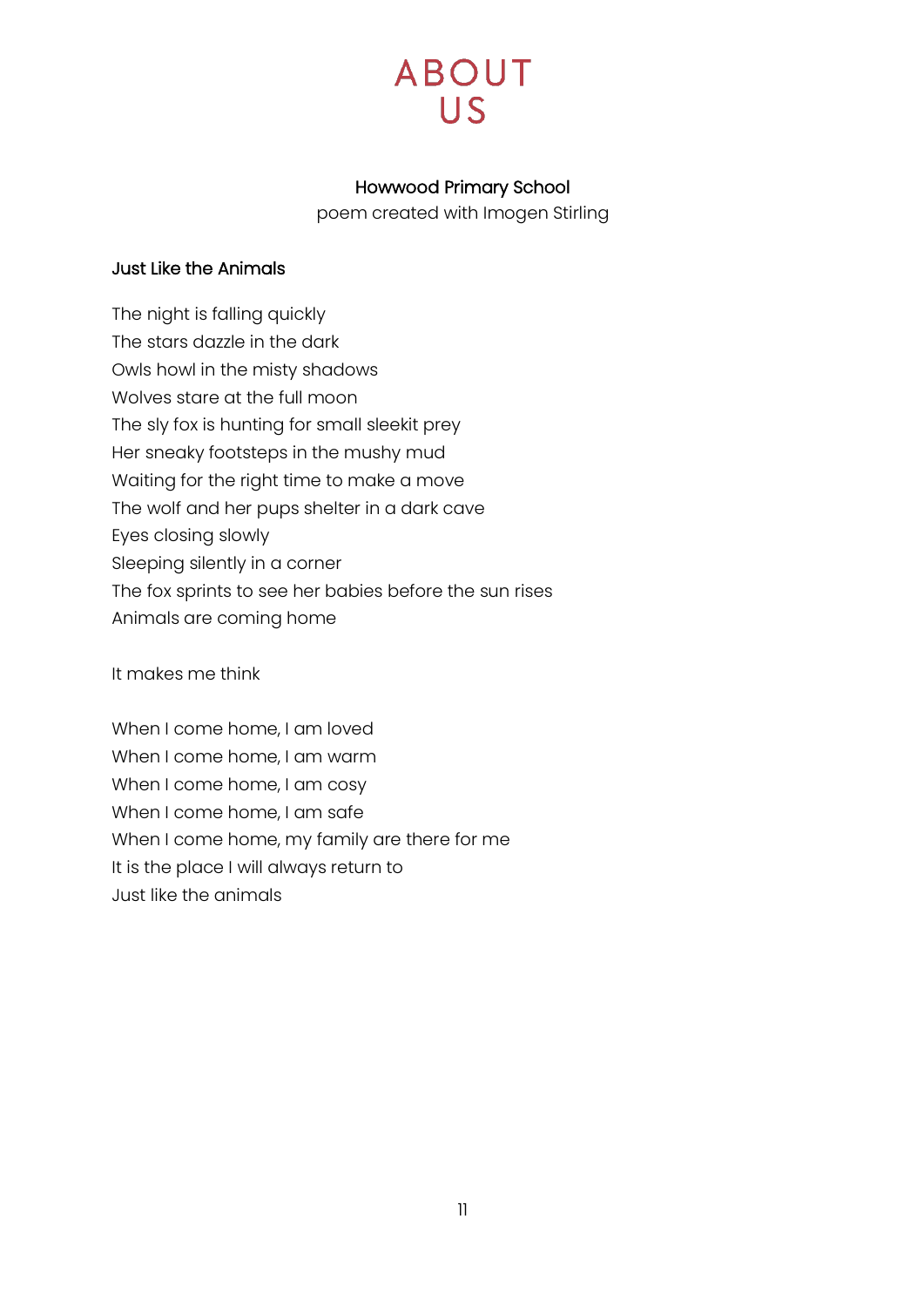

#### Mossvale Primary School

poem created with Alan McClure

#### <span id="page-11-0"></span>Big Questions about the Big Bang

We are all related, we are all family We share most of our DNA with apes We are related to bananas! Live Stay positive Look after one another We can be kind and caring

We change to fit our environment We could stop polluting, Littering, cutting down trees Cruelty to animals Make better weather Fewer diseases

Is the Universe a giant clock? No Yes Maybe Kind of Probably **Obviously** Earth is round A clock is round It feels like time is going slow Earth looks like a football Like a sea, like an apple When we think of these things It feels like time goes too fast Is the universe a clock Running out of time?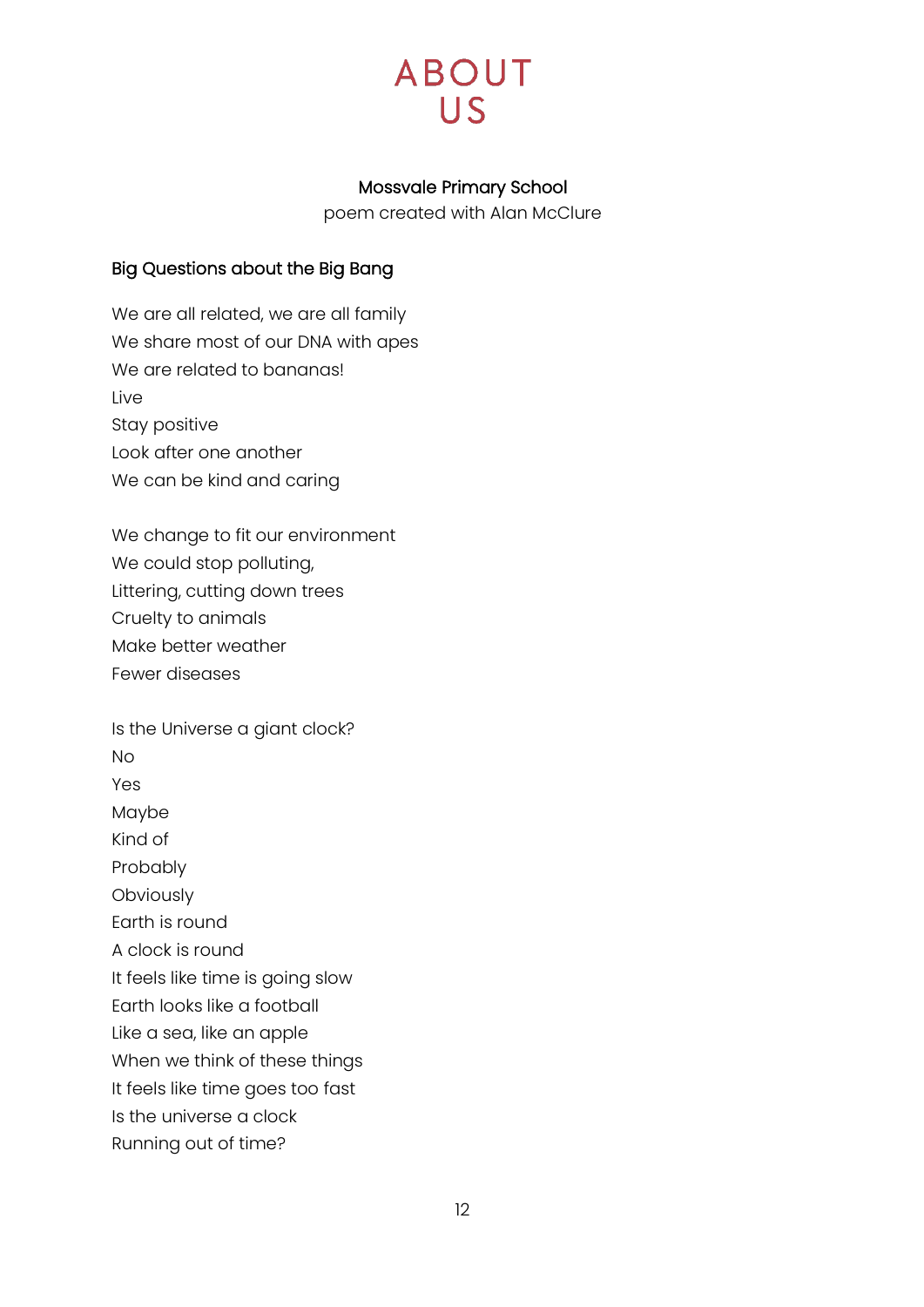Are we in a singularity? Was there nothing before the big bang Because of a black hole? What was there before Earth was made? Was the big bang a nuclear explosion? Will it lead to a nuclear wasteland? Combustion Planets and stars DNA It made dust and earth Heat And death

Beyond the universe There is a multiverse There is a black sky There are stars We don't know what is beyond the universe Space debris, meteors Anything? Are there gadgets that people have used before? There are things you can't imagine Is there a black hole at the end of the universe?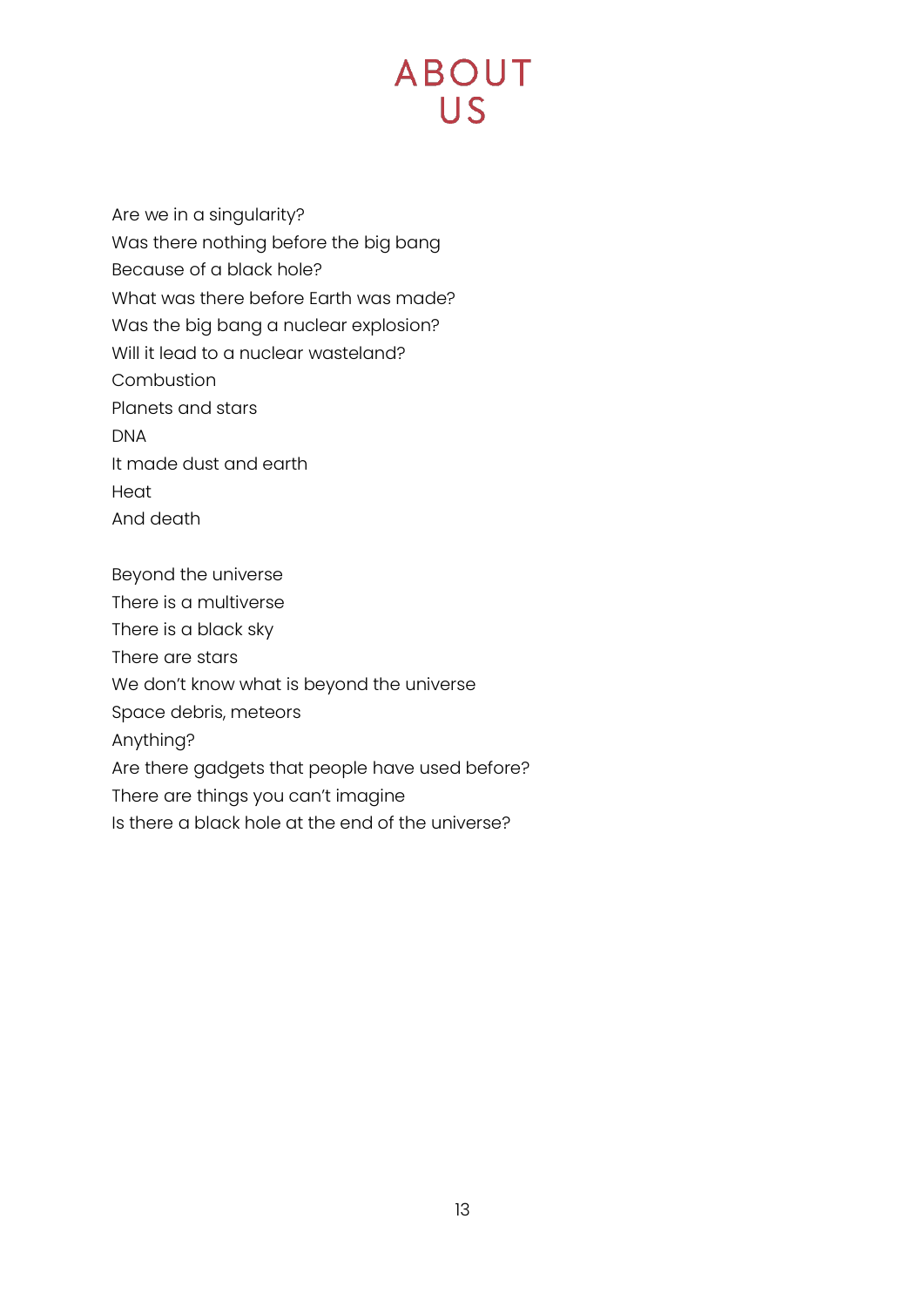#### Riverbrae School

poems created with Kevin Gilday

#### <span id="page-13-0"></span>Jamie

I am Jamie I am sunny I am a banana I am a brave lion I am light blue I love playing outside I fear monsters I need lunch

#### **Callum**

I am Callum I am stormy I am a sausage I am a noisy chicken I am dark blue I love doing things I fear my noisy alarm I need quiet

#### Katie

- I am Katie
- I am sunny
- I am a loaf of bread
- I am a blue raccoon
- I am a neon pink
- I love everything
- I fear lightning
- I need lots of help

#### Taylor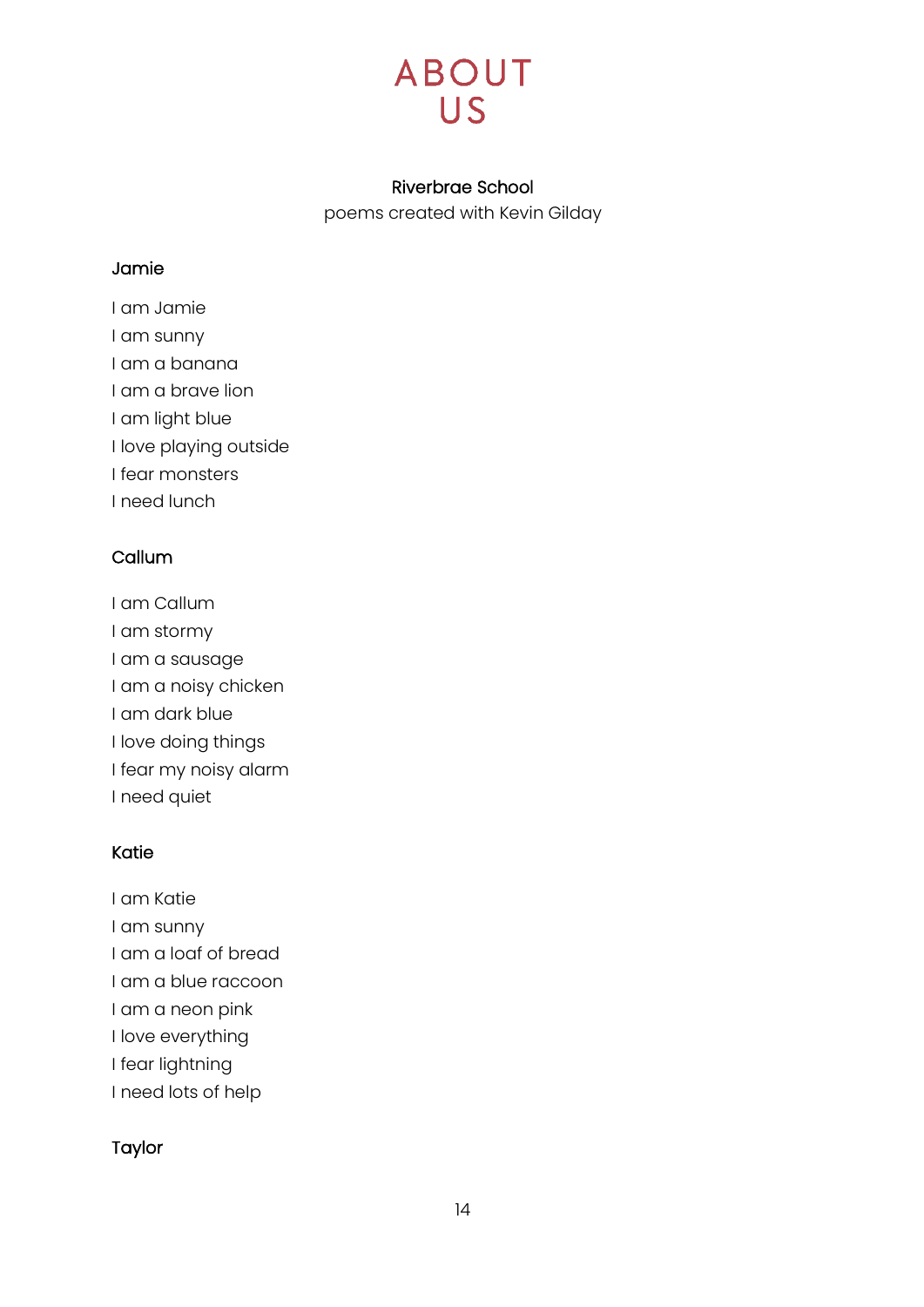## **ABOUT** US<sup>-</sup>

I am Taylor

- I am a sun
- I am a hot dog
- I am a small dog
- I am yellow
- I love games and VR games
- I fear spiders
- I need food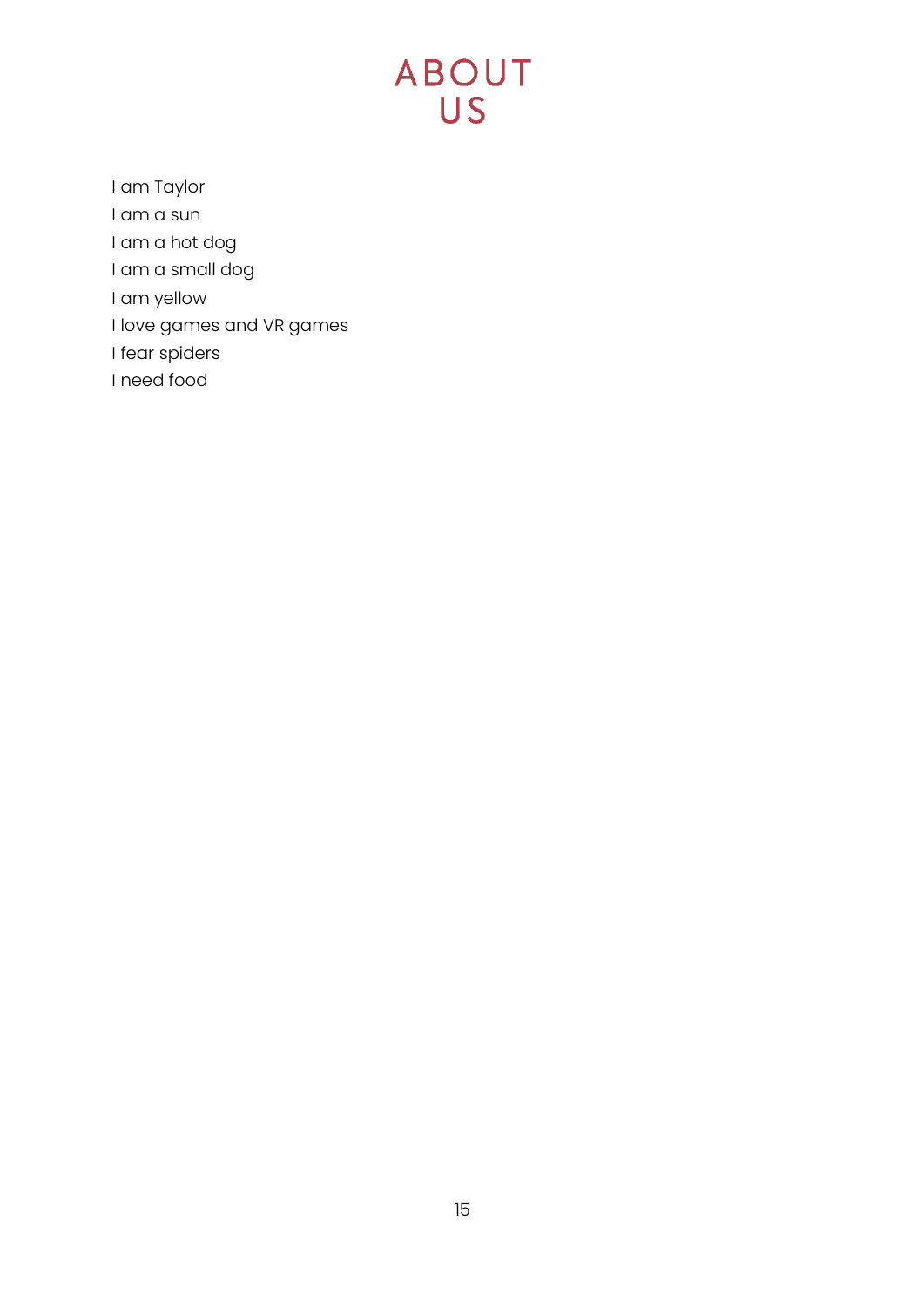#### West Primary School

poem created with Tawona Sitholé

<span id="page-15-0"></span>The universe is everything we touch The universe is blazing with colours There are 40 quadrillion black holes in the universe The earth is not flat but the universe is Planets are dark but sometimes colourful It seems confusing but actually beautiful Sun was shining with flames when earth was spinning with power As the stars were shining the earth twinkled in the light Planets are shiny as can be Venus Earth Neptune Uranus Saturn Venus stands for all the planets The planets are made out of cheese The moon is tasty Galaxy is the best chocolate in the milky way Milky way is good with Mars Echoing **Thunderous** We listen when folk talk to us Mistakes help me to learn and grow Respect trust honesty Where everyone succeeds together West Primary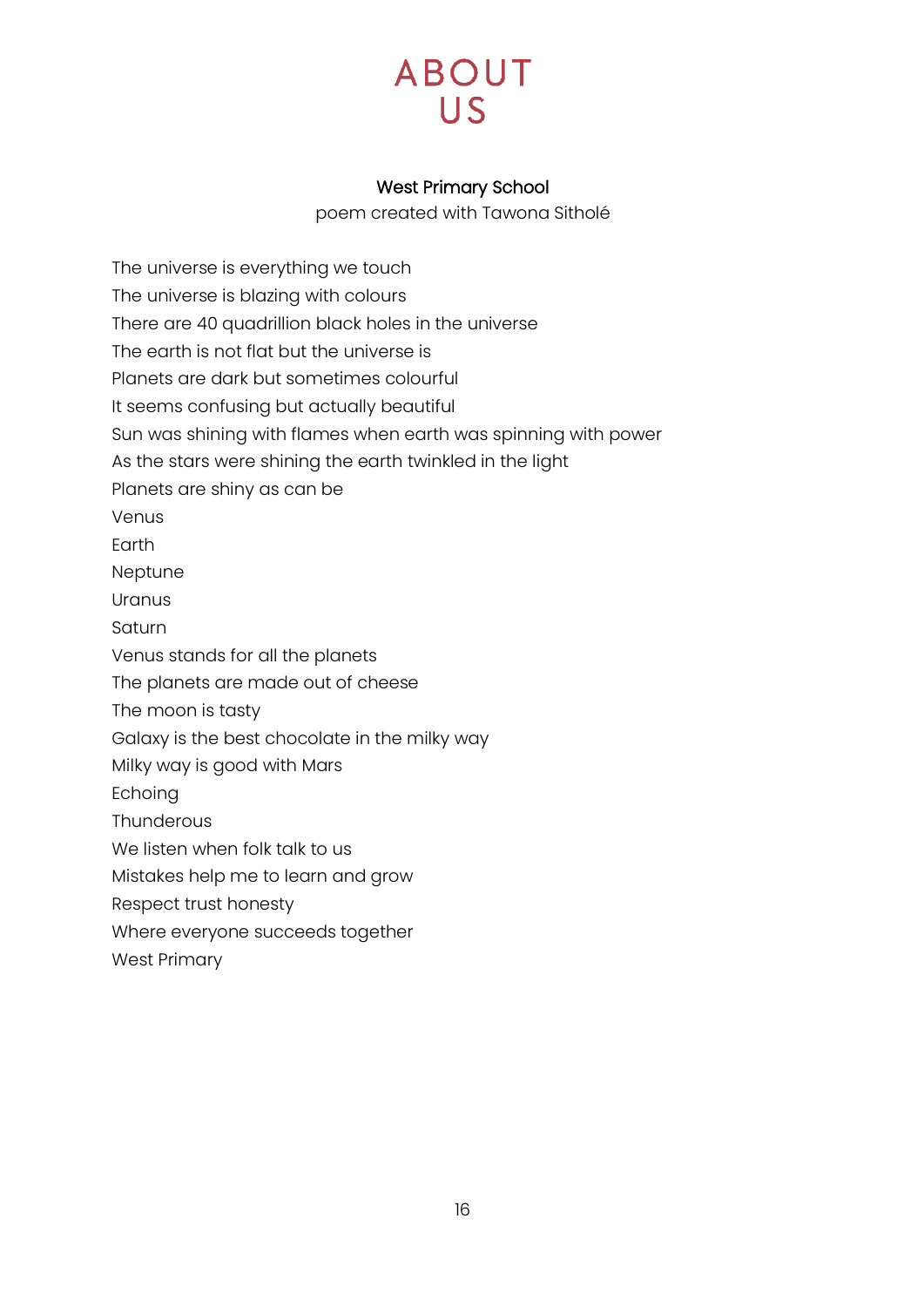#### West Primary School

poem created with Tawona Sitholé

<span id="page-16-0"></span>It was hot when it was young The sun is a part of the galaxy and so are the planets All the planets orbit the sun The earth is not flat but the universe is Two billion stars shining in the sky We lay down and watch them fly Two billion smiles on our faces As we watch the daisies on the grassy fields Show respect towards everyone and everything Clean up the oceans Stop cutting trees We are a team Scientists say the big bang made the universe Religion says God created the universe When two things merge it makes a bigger and better thing Oh! I never knew that the milky way is the biggest galaxy The universe is 13.7 billion years old There is a super massive black hole at the heart of every galaxy There are over 700 quintillion planets This is confusing The universe spans a diameter of over 150 billion light years I was shocked that mercury and mars don't have a moon Feeling scared that black holes exist in the middle of galaxies Everything is possible, even the impossible It will be cold when it grows old